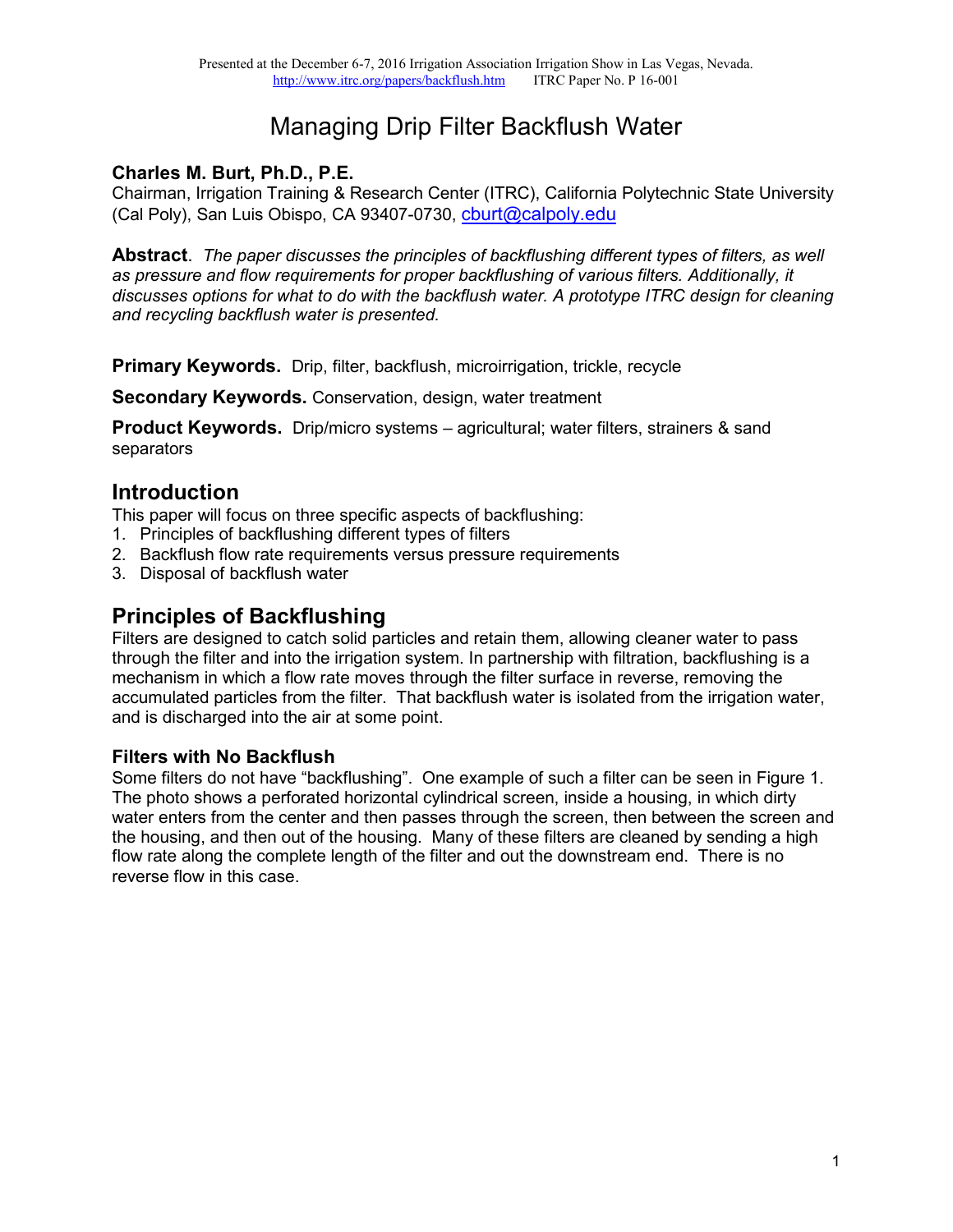

Figure 1. Typical horizontal cylindrical filter with a coarse, perforated stainless steel screen, typically used for sprinkler applications. Algae that passed through the screen can be seen on the downstream side of the screen. The complete screen has been removed from the filter housing. A 4" flush-through (not backflush) valve and hose manifold can be seen for each cylinder.

#### **Automatic Self-Cleaning Filters**

Automatic self-cleaning "vacuum-scanning" screen filters use a special type of backflushing. As with most screens, dirty water enters the center of a tubular screen, turns at right angles, and passes through the screen material, leaving the contaminants on the inside surface. These selfcleaning screens are often equipped with relatively fine mesh (100-150 mesh) fabric that is reinforced to withstand a large pressure difference when dirty.

Automatic screen filters have a rotating mechanism inside them that can "vacuum" the contaminants off the surface of the screen when it gets dirty. There is no actual vacuum, but rather a hollow rotating shaft with nozzles positioned very close to the dirty inside of the tubular screen. When the flush cycle is activated, water flows into the nozzles, then into the shaft, and is discharged into the atmosphere. The close tolerance between the wand inlet and the screen surface causes water to flow in reverse through the screen when the nozzle rotates past a point. The majority of the water continues to pass through the screen and into the irrigation system. These rotary cleaning tubular screens have been available for many years, but the new designs are far superior to previous ones.

There is a tight clearance between the nozzles and the screen, plus the "suction" holes in the spinning wands have small diameters. Therefore, excellent pre-filtration is absolutely required. A typical backflush flow rate is about 15-40% of the dirty water inflow rate.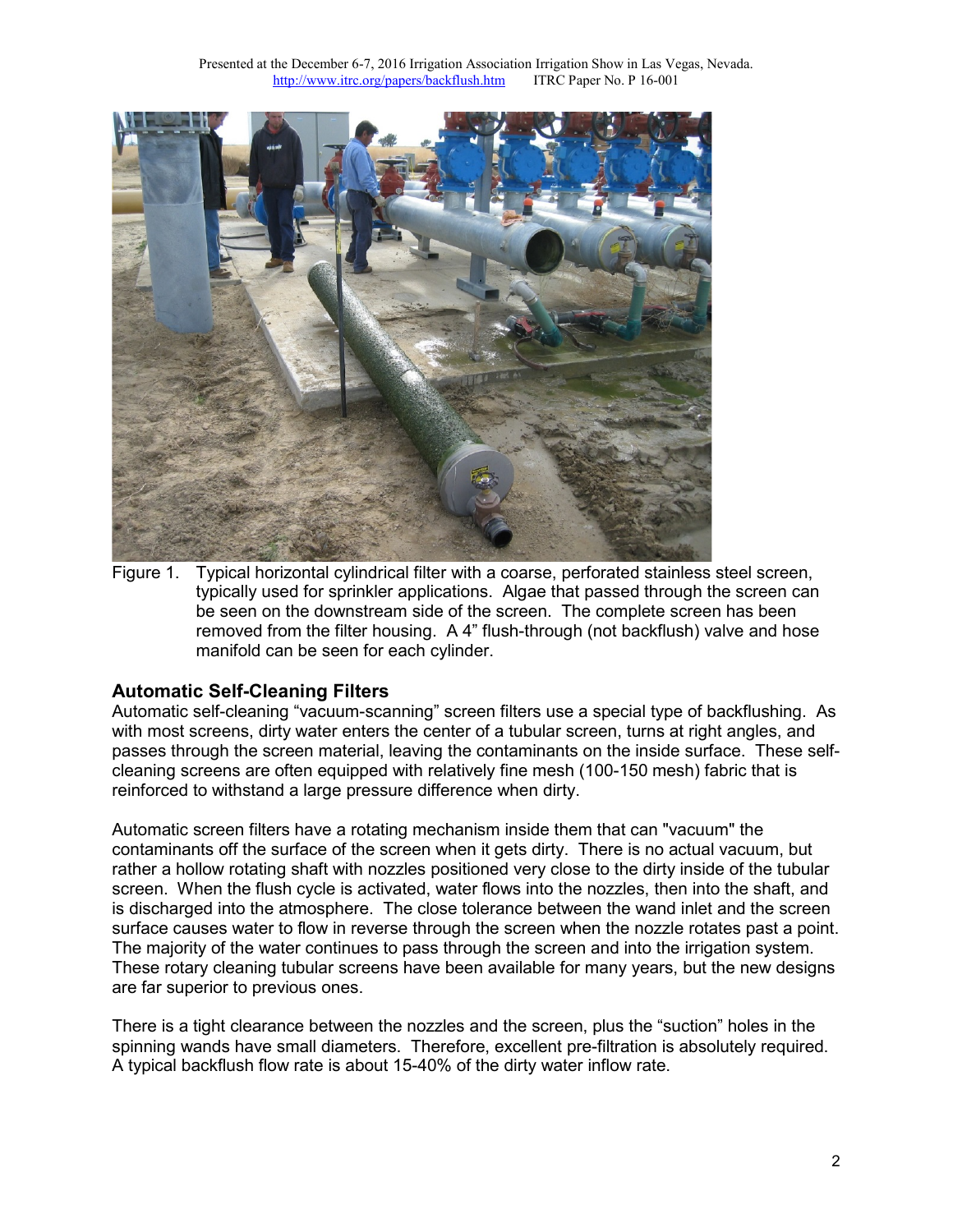

Figure 2. Example of a rotating wand design for a screen. Courtesy of Amiad.

#### **Media Tanks and Disc Filters**

Media tanks and disc filters require a substantial reverse flow rate during backflush. A typical backflush flow rate per tank is about the same as the dirty water tank filtering flow rate. Figure 3 illustrates the concept of backflushing of media tanks.



Figure 3. Filtration and backflushing processes with media tanks. Sketch courtesy of Yardney.

#### . **Backflush Flow Rate Requirements versus Pressure Requirements**

In many drip/micro systems, the pressure requirements for backflushing will define the pressure requirement from a pump.

For example, the suction-scanning screens require 30-38 psi in the filter to overcome the friction loss that will occur through the screen, nozzle, shaft, and valve pathway with the required backflush flow. The concept is relatively simple: the water that backflushes through the screen must have sufficient velocity to clean the screen. Given the pathway sizes, lengths, and configurations, a certain amount of friction will occur at that flow rate. Some vendors have supplied booster pumps that are attached to the discharge of the backflush valve. The idea is that if the booster pump can exert a suction of 15 psi, as an example, the filter backflush will function well with only  $(38 \text{ psi} - 15 \text{ psi} = 23 \text{ psi})$  inside the filter body.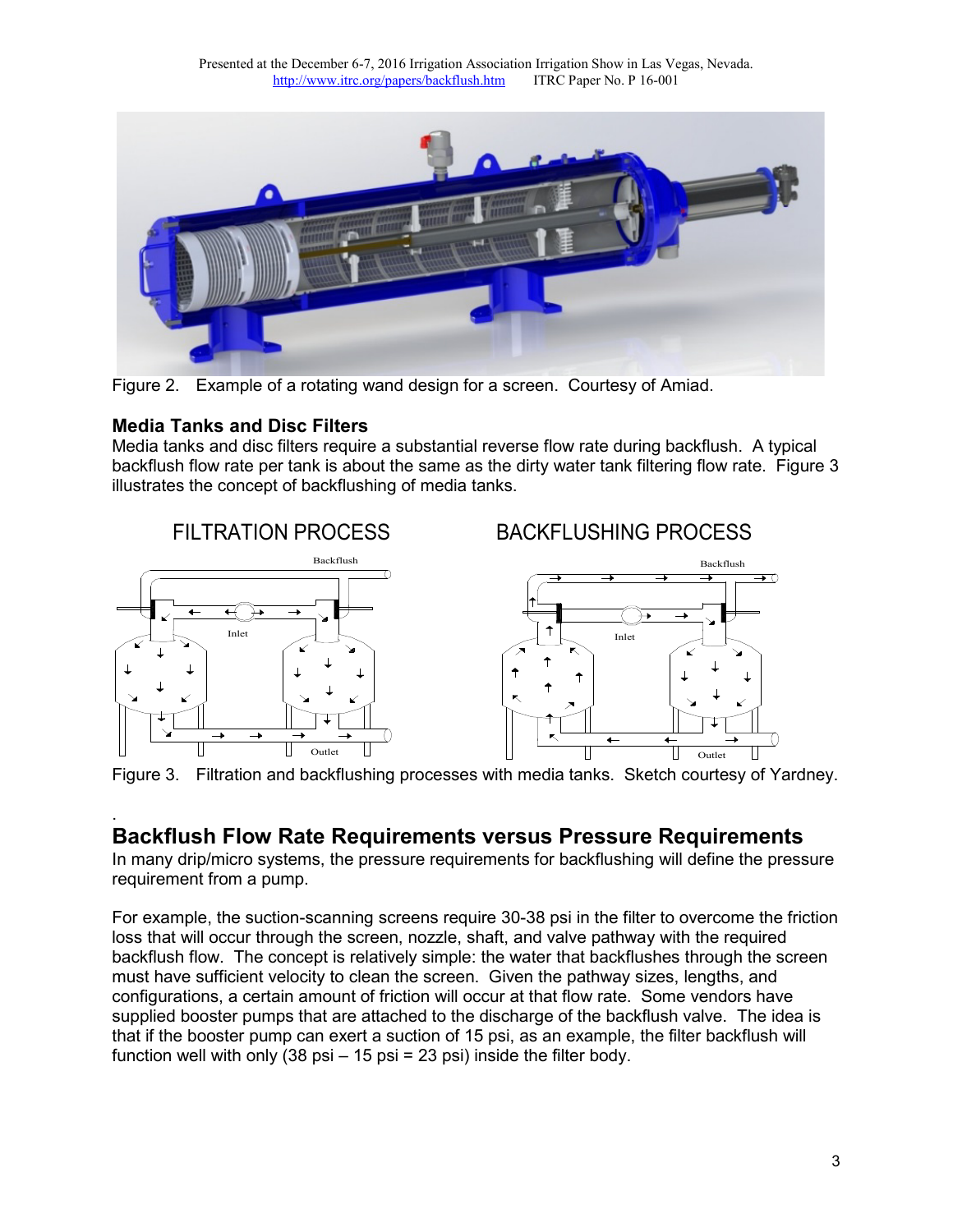Disc filters are somewhat similar to the suction-scanning screens in that a certain internal pressure is needed to expand the filter discs and move the water through the manufactured pathways. Many disc filters require 30-35 psi inside the filter to achieve effective backflushing flow rates.

Media tanks have been sold for years with an understanding that they also require 30-35 psi for backflushing. However, that is completely erroneous if the media tanks backflush settings are correctly adjusted, and if the backflushing piping is reasonably sized. As with all backflushing, the key is to obtain a sufficient flow rate. In the case of media tanks, the flow rate must be sufficient to expand the media (sand) and move the contaminants upward and out of the tank backflush valves. Extensive media tank testing by the Cal Poly ITRC has conclusively shown that backflushing a hydraulic pathway through the tank, underdrain, media, and backflush filter may require as much as 13 psi with a very restrictive valve; most designs require about half of that.

The confusion about a high backflush pressure requirement for media tanks evidently arises from two things:

- 1. Some systems have very small backflush pipelines that may travel long distances and even uphill, without air vents. Therefore, a large amount of pressure is required to overcome friction, air locks, and elevation change. This is just a bad design.
- 2. When media tanks are improperly backflushed, the media can become almost cemented. People know that they can break the cemented media apart by using large pressures at the bottom of the underdrains.

# **Backflush Water – Reducing the Volume**

Backflush water disposal can cause headaches for designers and operators. Dirty water combined with the need for fine drip tape filtration can produce situations that require very frequent backflushing – resulting in large volumes of water that needs to be disposed of.

The first step in backflush water management is to minimize the volume of backflush water needed, yet still attain the degree of filtration required. This is done in two ways:

- 1. Select a brand/model of media tank with a very efficient backflush operation. Some brands/models require up to three times as much backflush volume per day as others. Interestingly, the models that are least efficient will also discharge the most media along with the backflush water.
- 2. Use pre-treatment to reduce the dirt load entering the filters. For example, a typical 48" media tank will have a backflush flow rate of about 220 GPM, which only provides a velocity of about 0.04 feet/second above the media during backflushing. This certainly will not remove sand and many other contaminants. Sand is seen in backflush water with filters that have very non-uniform backflush flow patterns, in which much higher-than-average velocities occur in some "hot spots". Note: There are numerous ways to pre-filter water before it enters the media/suction-scanning/disc filters that are mean to be "polishing" filters. Those pre-filtration techniques will not be covered here.

A third option has evidently not been used in agricultural drip filtration. That option uses air to create additional turbulence during backflushing, which might result in less volume of water needed.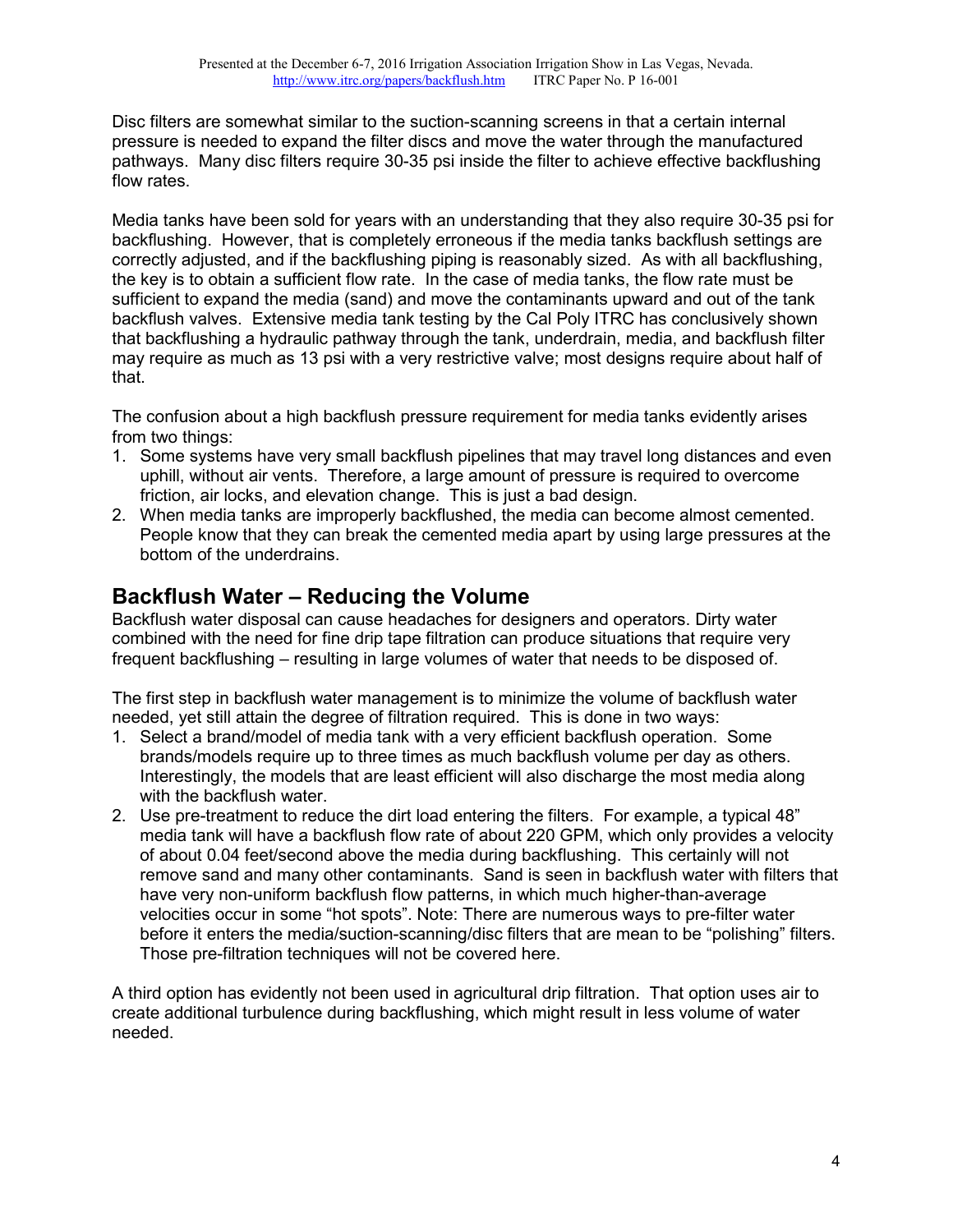# **Backflush Water Disposal**

One concern about backflush water disposal is the ultimate destination of chemicals that may be injected upstream of the filters. For most organic fertilizers and other compounds such as gypsum, a sure path to emitter plugging is to inject downstream of the filters. Therefore, one should consider two options:

- 1. Stop injecting the chemicals sufficiently early prior to backflushing. This can be accomplished with some commercial backflush controllers. Of course, if the filters are almost constantly in a backflushing mode this is a poor solution. See the comments on prefiltration requirements.
- 2. Recirculate the backflush water after cleaning it.

There appear to be four common ways to dispose of backflush water:

- 1. Dump the water into a field or into a drainage ditch. For many areas, there simply is not enough water available for this to be a viable option.
- 2. Dump the filter backflush water into the supply canal. Let your downstream neighbor deal with it. This is a common practice in California.
- 3. Recirculate the backflush water into the reservoir from which the original water came. Hope that some miracle will cause the backflush water to clean itself in the reservoir even though that didn't happen the first time.
- 4. Clean the backflush water with a specially designed automatic overflow screen, and pump the relatively clean water back into the system, upstream of the drip system filters. An example of this is seen in Figure 4.



Figure 4. A media tank filtration system that uses a small commercial (FV&C) overflow screen to clean the backflush water before recycling it

For the cases in which the backflush water is returned to a reservoir or a canal, ITRC has experimented with a "mushroom" or "turbulent fountain" screen through which the backflush water must pass. This design is common for cleaning canal water prior to entering center pivot systems in the Pacific Northwest, albeit with a much coarser screen. The screen seen in Figure 5, which was an early prototype by ITRC, used a 150 mesh stainless steel screen.